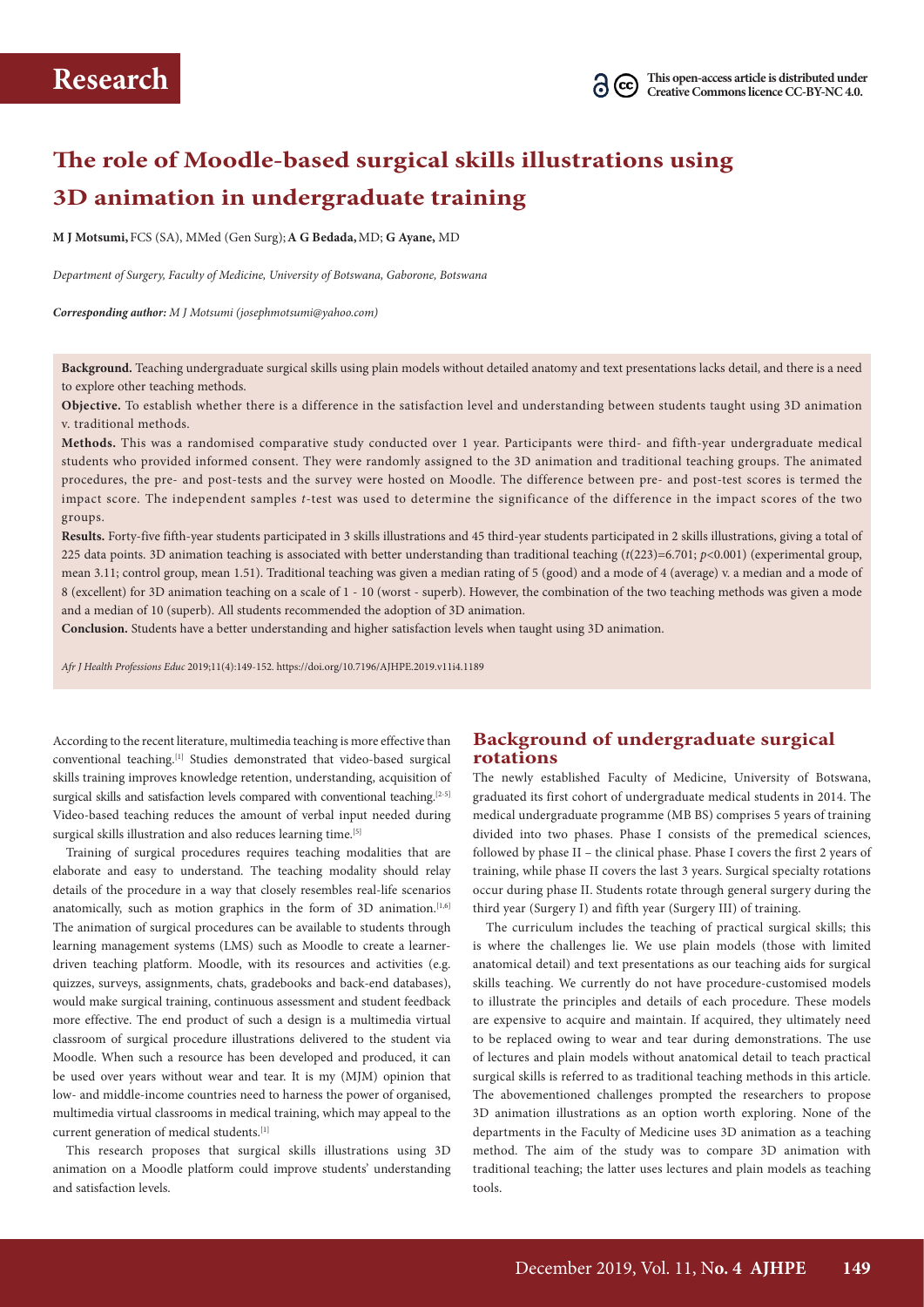# **Methods**

This was a 1-year (May 2017 - June 2018), randomised comparative study conducted in the Department of Surgery, Faculty of Medicine, University of Botswana. Students were briefed regarding the study when they started their rotation at the department, and those who were interested registered with the moderators in their own time and not during the briefing session. Participants (third- and fifth-year students) voluntarily consented to participate. Those who did not participate attended the routinely scheduled traditional teaching sessions of surgical skills according to the curriculum. Five surgical skills procedures, 2 from the thirdyear and 3 from the fifth-year curriculum, were animated. For the production of illustrative videos, we used 3D animation software (3DS Max, USA) to create surgical skills animation, and an Adobe Creative Cloud package for postproduction processing for animation. These videos were hosted on a Moodle platform of the university network and access was controlled via logging in. The students are familiar with the use of Moodle.

On arrival of students at the computer laboratories, they were randomly assigned to group A (traditional teaching group) and group B (3D animation teaching group). A simple randomisation method involving computergenerated random numbers was used to assign participants. The traditional method involved the teaching of surgical skills using lectures and demonstrations on plain models, while the 3D animation group watched illustrative videos produced from 3D animation of surgical skills. Each of the groups was in a separate computer-laboratory section where they completed a standard multiple-choice pretest quiz. Each group had a session moderator. After the pretest, the 3D animation group watched a video illustration of a surgical skill that lasted 8 minutes, followed by a standard multiple-choice post-test hosted on Moodle. After completing the post-test, group B joined group A for the routinely scheduled traditional teaching session, which all students had to attend according to the curriculum. After this session, group A completed a 10-minute standard posttest, while group B waited. Up to this point, each group had done a pretest, an intervention (3D animation teaching or traditional teaching) and a post-test. After completing the posttest, group A was given the opportunity to watch the 3D animation video; therefore, both groups experienced the two teaching methods. Students then completed an online survey in the form of a feedback questionnaire to assess their level of satisfaction. The pre- and posttest assessments were summative and did not contribute towards their surgical rotation marks. Summative assessments evaluate student learning, knowledge, proficiency or success at the conclusion of an instructional period. In contrast, formative assessments occur throughout the instructional period, and seek to improve student achievement of learning objectives through approaches that can support specific student needs. The procedure animations, the pre- and post-tests and the survey questionnaire were hosted on Moodle, and results were captured on the back-end database. The researcher fulfilled the administrator role on Moodle and was able to grant or deny access to study materials. The tests, videos and survey questionnaires were made available only to attendees by the administrator

during the illustration sessions. Intercostal drain insertion, suprapubic catheter insertion and central venous access were animated for fifth-year medical students, and urethral catheterisation and nasogastric tube insertion were animated for third-year students. Each procedural training occurred at a scheduled date, with the sequence of randomisation, pretest, intervention, posttest and survey repeated for each procedure (Fig. 1).

#### **Statistics**

For both study groups, the difference between the post-test and pretest scores – the impact score – was determined.

The independent samples *t*-test was used to determine the significance of the difference between the impact scores of the two groups. Descriptive statistics were used to describe feedback from the students. SPSS version 25 (IBM Corp, USA) was used for data analysis.



*Fig. 1. Diagrammatic representation of study design. (A = traditional teaching group; B = 3D animation teaching group.)*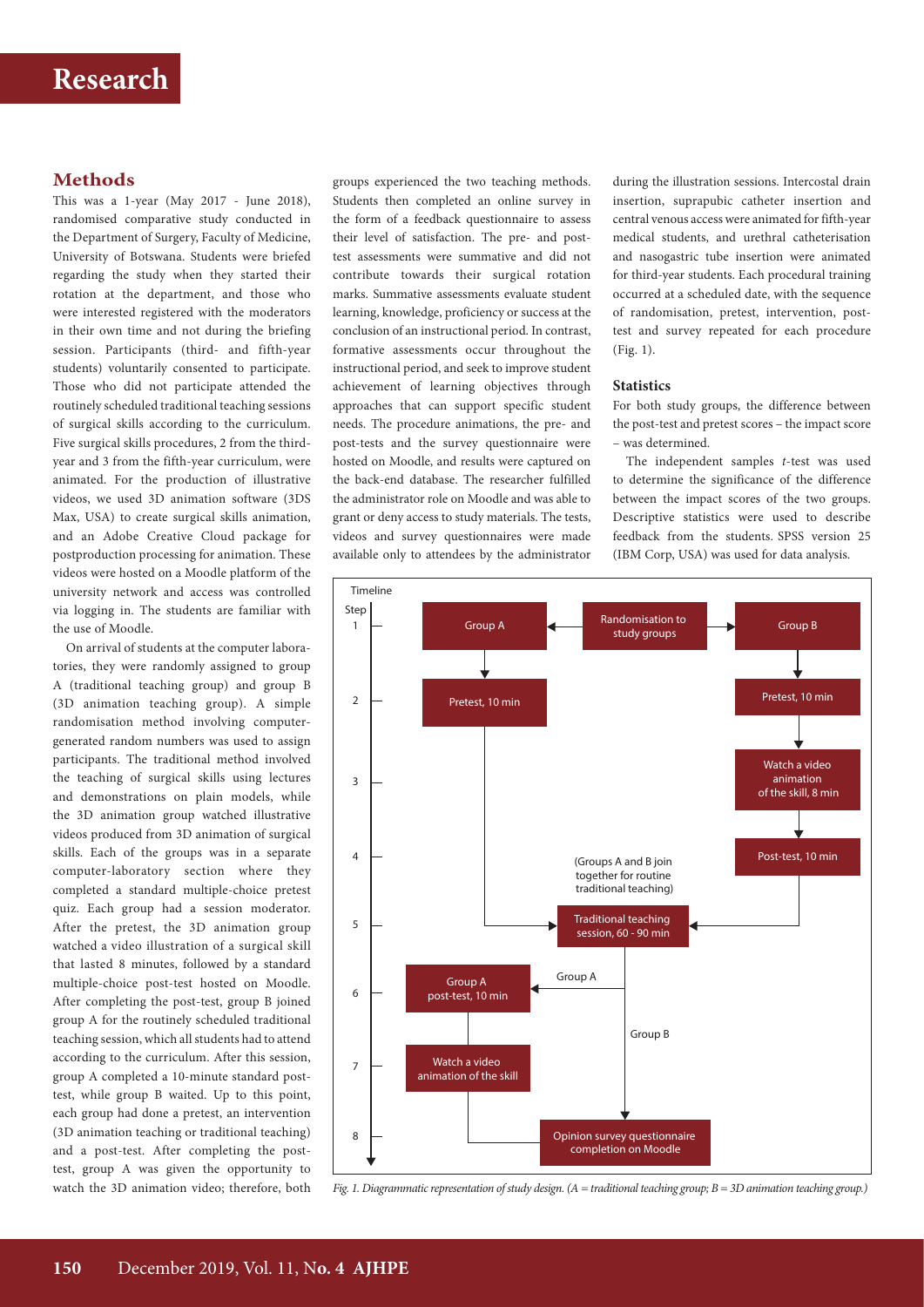#### **Ethical approval**

The study received ethical approval from the University of Botswana Institutional Review Board (ref. no. UBR/RES/IRB/BIO/017). Informed consent was obtained from the participants.

#### **Results**

Forty-five third-year medical students participated in two procedure illustrations, giving 90 data points (45  $\times$  2), while 45 fifth-year medical students participated in three procedure illustrations, yielding 135 data points (45  $\times$  3). The total data points at the end of the study were 225, with 113 from the animation group and 112 from the traditional teaching group. This implies that there were 113 impact scores in group B and 112 impact scores in group A. The pre- and post-tests were marked out of 10. The mean impact scores in groups B and A were 3.1 and 1.5, respectively (Table 1).

Levene's test for equality of variance confirmed that the two study groups were similar and homogenous enough to have the means of the impact scores compared meaningfully (Table 2). To determine whether the difference in the mean impact scores of the two study groups was significant, we used the independent samples *t*-test. We found that the animation group had a significantly higher impact score than the traditional teaching group  $(t(223)=6.701; p<0.001)$  (experimental group, mean 3.11; control group, mean 1.51) (Table 2). This implies that students taught using 3D animation have a better understanding than those taught using traditional teaching methods.

At the end of each session a survey was conducted to obtain feedback from the participants, as well as to determine their satisfaction levels with the two teaching modalities. Students were asked to rate 3D animation and traditional teaching methods on a Likert scale of 1 - 10 (worst - superb). Students gave the traditional teaching method a median rating of 5 (good) and a mode of 4 (average) v. a median and a mode of 8 (excellent) for the 3D animation teaching method. However, students gave the combination of the two teaching methods a median and a mode of 10 (superb) (Fig. 2).

At the end of each surgical skills illustration session, students were asked to choose the best method of teaching: traditional teaching alone, animation teaching alone, or a combination of the two teaching methods. No student chose traditional teaching alone, 5.3% chose the 3D animation method alone, and 94.7% chose the combination of the two teaching modalities.

At the end of each surgical skills illustration session, students were asked to choose their recommendation level for the adoption of 3D animation teaching

**Table 1. Descriptive statistics of the impact score for the two study groups**

|                             | <b>Group statistics</b> |                  |             |  |  |  |
|-----------------------------|-------------------------|------------------|-------------|--|--|--|
|                             | Group                   | $\boldsymbol{n}$ | Mean $(SD)$ |  |  |  |
| Impact scores               | 3D animation            | 113              | 3.11(1.86)  |  |  |  |
|                             | Traditional teaching    | 112              | 1.52(1.69)  |  |  |  |
| $SD = standard deviation$ . |                         |                  |             |  |  |  |

from the following options: not recommend, not sure, recommended and highly recommended. No student chose not recommend or not sure. Students recommended the adoption of the 3D animation teaching method (6.7%), while a much higher percentage highly recommended its adoption (93.3%).

#### **Discussion**

Motion graphics in the form of 3D animation with its visual cues draw more attention and are a good teaching tool with a potential role in surgical skills training.[1,6-13] The literature suggests that there is significant knowledge gain, shorter learning time, and higher satisfaction levels when students are taught using 3D animation v. traditional methods.<sup>[1,6,8-10]</sup> This is consistent with the findings in our study in which the improvement in the test score (impact score) was statistically significant in the 3D animation group compared with the traditional teaching group (*p*<0.001). The aspect of shorter learning time was also evident in our study, in which the longest animation video was 8 minutes compared with the traditional teaching method, which reached a maximum of 90 minutes. 3D animation has also been used to enhance and annotate real surgical videos via postproduction processing.<sup>[13]</sup> Hence, the 3D animation annotation technique defines another dimension of its use in surgical skills training. Studies have shown a difference in comprehension levels of candidates who receive 3D animation teaching v. traditional teaching.<sup>[14,15]</sup> The design of some of these studies may not explain the impact of the teaching methods too well, as they did not have pre- and post-tests to measure an intervention-attributable impact score.<sup>[16]</sup> The inclusion of pre- and post-tests in the study design seeks to isolate the existing baseline knowledge before intervention from the acquired new knowledge after intervention. Our study design sought to eliminate this confounding factor by using an impact score as a measure of understanding. One study, however, found no statistically significant difference in test scores after accounting for baseline/pretest scores  $(p=0.33)$ .<sup>[15]</sup> This study compared traditional methods with 3D computer models in the instruction of hepatobiliary anatomy.

The higher satisfaction level with the 3D animation teaching method was also expressed in other studies.<sup>[16-19]</sup> In one study, the difference in students' understanding in either of the groups was not statistically significant; however, students nonetheless expressed higher satisfaction levels with 3D animation teaching methods.[15] This may suggest that students preferred 3D animation for other reasons and not necessarily because it improves their level of understanding.

In our study, students were also asked to choose the best teaching method from three options: traditional teaching alone, 3D animation alone or a combination of the two teaching methods. Students chose the combination of the two as their preferred teaching method, followed by 3D animation teaching rather than traditional teaching, suggesting that there is something they would want to retain from the traditional teaching method. Unfortunately, in our survey design we did not ask students to give

### **Table 2. Independent samples** *t***-test of impact scores for the two groups**

|               |                             | Levene's test for equality of variances |      | <i>t</i> -test for equality of means |        |                |                 |
|---------------|-----------------------------|-----------------------------------------|------|--------------------------------------|--------|----------------|-----------------|
|               |                             |                                         | Sig  |                                      |        | Sig (2-tailed) | Mean difference |
| Impact scores | Equal variances assumed     | 0.77                                    | 0.38 | 6.70                                 | 223.00 | 0.00           | 1.59            |
|               | Equal variances not assumed |                                         |      | 6.70                                 | 221.40 | 0.00           | 1.59            |